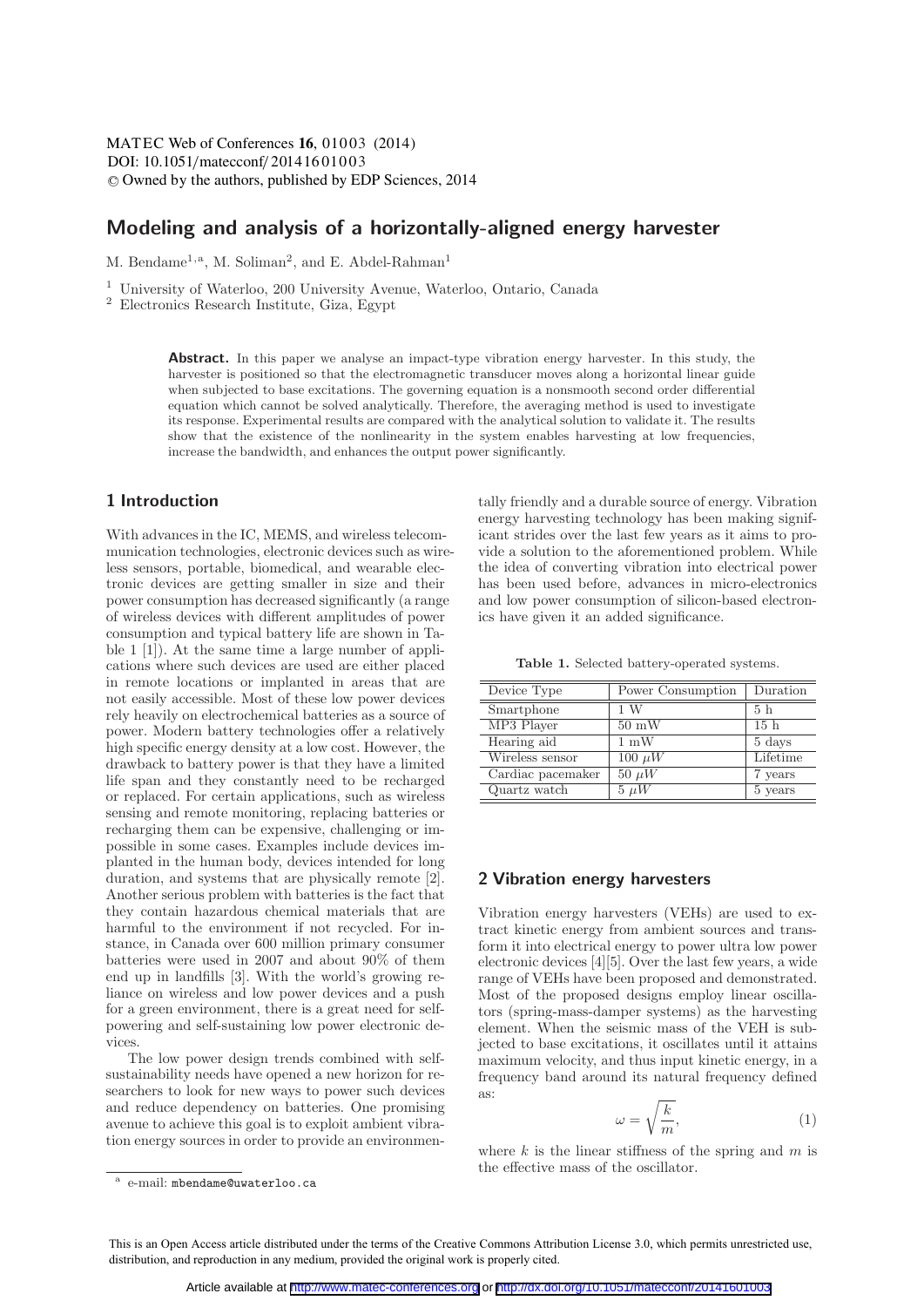While these types of energy harvesters are capable of generating electrical energy with output power on the order of milli-Watts [4][6], their natural frequency must be tuned to match the frequency of ambient vibrations. These harvesters are designed to operate at a single frequency. A high Q-resonance means very limited practical bandwidths over which energy can be harvested [8]. In environments where ambient vibrations are only available at randomly low frequencies, linear harvesters prove to be ineffective because of their high center frequencies and low bandwidth. To overcome these limitations a number of approaches have been suggested. Adaptive kinetic energy harvesters, for instance, use mechanisms to adjust or tune the resonant frequency of the harvester so that it matches the frequency of the ambient vibration and/or widen its bandwidth. Another approach is resonant frequency tuning which can be achieved by changing the mechanical parameters of the structure while widening the bandwidth can be achieved by employing an array of structures with different resonant frequencies [8]. A new approach that has been investigated in recent years is the use of nonlinear dynamical systems and their properties in order to widen the frequnecy band of operation and enhance the harvested power [11][10]. In this paper, we analyze a new type of nonlinear VEH that uses a double-impact oscillator as its harvesting element. Specifically, we study the response of the horizontally aligned configuration of the VEH experimentally and analytically.

## **2.1 Double-impact VEH**

The nonlinear VEH consists of an electromagnetic transducer and a double-impact oscillator. The inertial mass comprised of four magnets and a steel cage, two end limiters consisting of two springs at each end of the housing unit. The carriage moves along the linear guide carrying the assembly with respect to a stationary concentric coil in response to base excitations, as shown in Figure 1. The motion of the magnetic carriage induces a voltage  $V$  across the coil terminals that is proportional to the time rate of change of the magnetic flux within the coil [8];

$$
V = \frac{d\phi}{dx}\frac{dx}{dt} \tag{2}
$$

where  $\phi$  is the total magnetic flux and x is the displacement of the magnetic field (carriage) with respect to the coil. The horizontal implementation of



**Fig. 1.** Schematic of horizontally-aligned VEH

the VEH, shown in Figure 1, is suitable for environments where motions are predominantly in the horizontal direction. The linear guide allows the carriage to move between the two end limiters along the rail while baring motion in other directions [9]. In this configuration, the equation of motion of the horizontallyaligned harvester is given by:

$$
m\ddot{x} + (b_e + b_m)\dot{x} + F(x) = -m\ddot{y}
$$
 (3)

where  $x$  and  $y$  are the displacements of the seismic mass m and the frame, respectively, and  $F(x)$  is a nonsmooth function representing the restoring force of the end springs. The VEH harvests kinetic energy transmitted to it from the host vibrations represented by the base acceleration

$$
\ddot{y} = A_{\circ} \cos \Omega \, t \tag{4}
$$

where  $A_{\alpha}$  and  $\Omega$  are the amplitude and frequency of the external excitation. The two identical springs are



**Fig. 2.** Schematic of the VEH model

used as limiters on either end of the linear guide. The origin of the coordinate system used to describe the seismic mass is placed at the half point between the springs. The seismic mass  $m$  is assumed to be a point mass, as shown in Figure 2. The free distance along the rail (not occupied by the cage) between the upper and lower uncompressed springs is denoted L. The uncompressed length of each spring is denoted  $x_s$  and the fully compressed length is denoted  $x_c$ . The restoring



**Fig. 3.** Force-displacement relationship

force,  $F(x)$ , is represented by a piecewise nonlinear function in terms of linear and nonlinear stiffness of the springs and is written as follows:

$$
F(x) = \begin{cases} 0 & -x_s \le x \le x_s \\ k_1(x - x_s) & x_s < x \le x_c \\ k_2(x - x_c) + k_1(x_c - x_s) & x_c < x \le \frac{L}{2} \\ k_1(x + x_s) & -x_c < x < -x_s \\ k_2(x + x_c) + k_1(x_s - x_c) & -\frac{L}{2} \le x \le -x_c \end{cases}
$$
(5)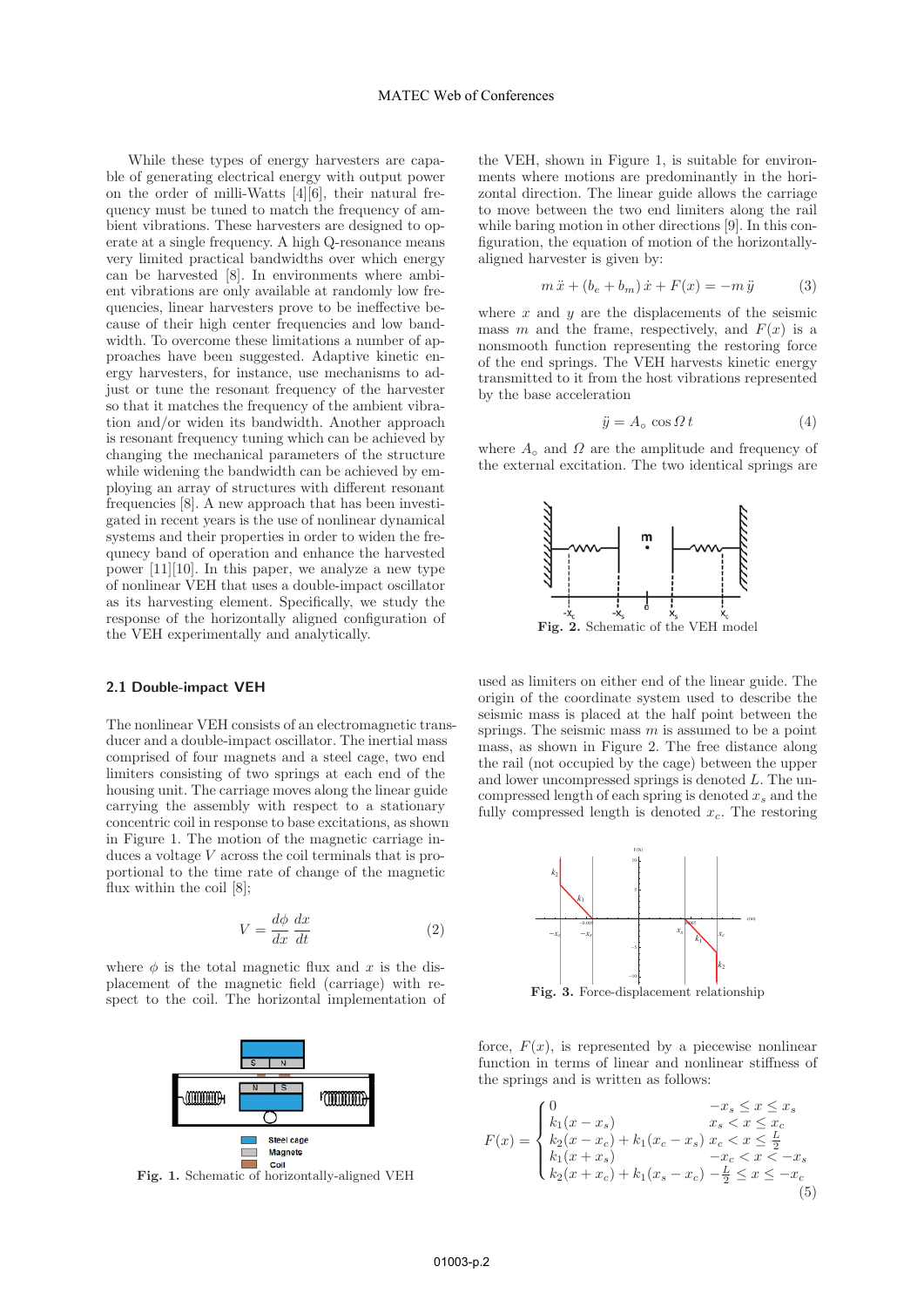where  $k_1$  is the linear spring stiffness and  $k_2 \gg k_1$ is the stiffness of the fully compressed springs. The force-displacement relationship is shown in Figure 3. When the seismic mass fully compresses the springs, the stiffness changes to that of a very hard spring  $k_2$ .

### **2.2 Magnetic field FEM model**

One of the main elements of the electromagnetic VEH is the magnetic flux density. It is therefore important to accurately to design the magnetic circuit with the objective to maximize the flux density around the coil. The magnetic circuit of the VEH is shown in Figure 4, it consists of four magnets arranged as shown in the figure, a steel cage, and an air gap separating the two sets of magnets. The material for the steel cage is mild steel and the magnets are Sintered Neodymium. The



finite element modeling software ANSYS was used to determine the magnetic flux density. The FEM simulations results are compared with measured results for validation purposes. The FEM simulation results of the magnetic field strength obtained from ANSYS are shown in Figures 5, 6, while the measured results are shown in Figure 7.



**Fig. 5.** Calculated magnetic flux density

The measured and simulated results of the magnetic circuit show that the magnetic flux density is constant  $(0.74 T)$  in but has opposite signs on each side of the magnetic circuit. This is due to the fact that the polarities of the two sets of magnets are opposite (S-N and N-S). This setup allows the induced voltage across the coil to add up and hence maximize the harvested power.



**Fig. 6.** Calculated magnetic flux lines



#### **2.3 Electrical damping**

The current passing through the coil creates a magnetic field that opposes the field produced by the magnets. The interaction between the two fields produces a force which opposes the motions of the inertial mass. It is this interaction force that acts as electromagnetic damping, and it can be expressed as [9]

$$
F_{em} = b_e \frac{dx}{dt} \tag{6}
$$

The electrical power is extracted from the mechanical oscillator and is given by [8]

$$
P_{em} = F_{em} \frac{dx}{dt} \tag{7}
$$

This power is dissipated in the coil resistance  $R_c$  and the load resistance  $R_L$ . Equating the power dissipated to that generated by the electromagnetic force gives

$$
P_{em} = b_e \left(\frac{dx}{dt}\right)^2 = \frac{V^2}{R_L + R_C + j\,\omega L} \tag{8}
$$

where  $L$  is the coil inductance. Substituting for the voltage using equation (2), we can write the electromagnetic damping as

$$
b_e = \frac{1}{R_L + R_C + j\,\omega\,L} \left(\frac{d\Phi}{dx}\right)^2 \tag{9}
$$

Assuming that the coil inductance is negligible and the magnetic field intensity  $B$  is constant, the electromagnetic damping coefficient can be expressed as:

$$
b_e = \frac{(Bl)^2}{R_L + R_C} \tag{10}
$$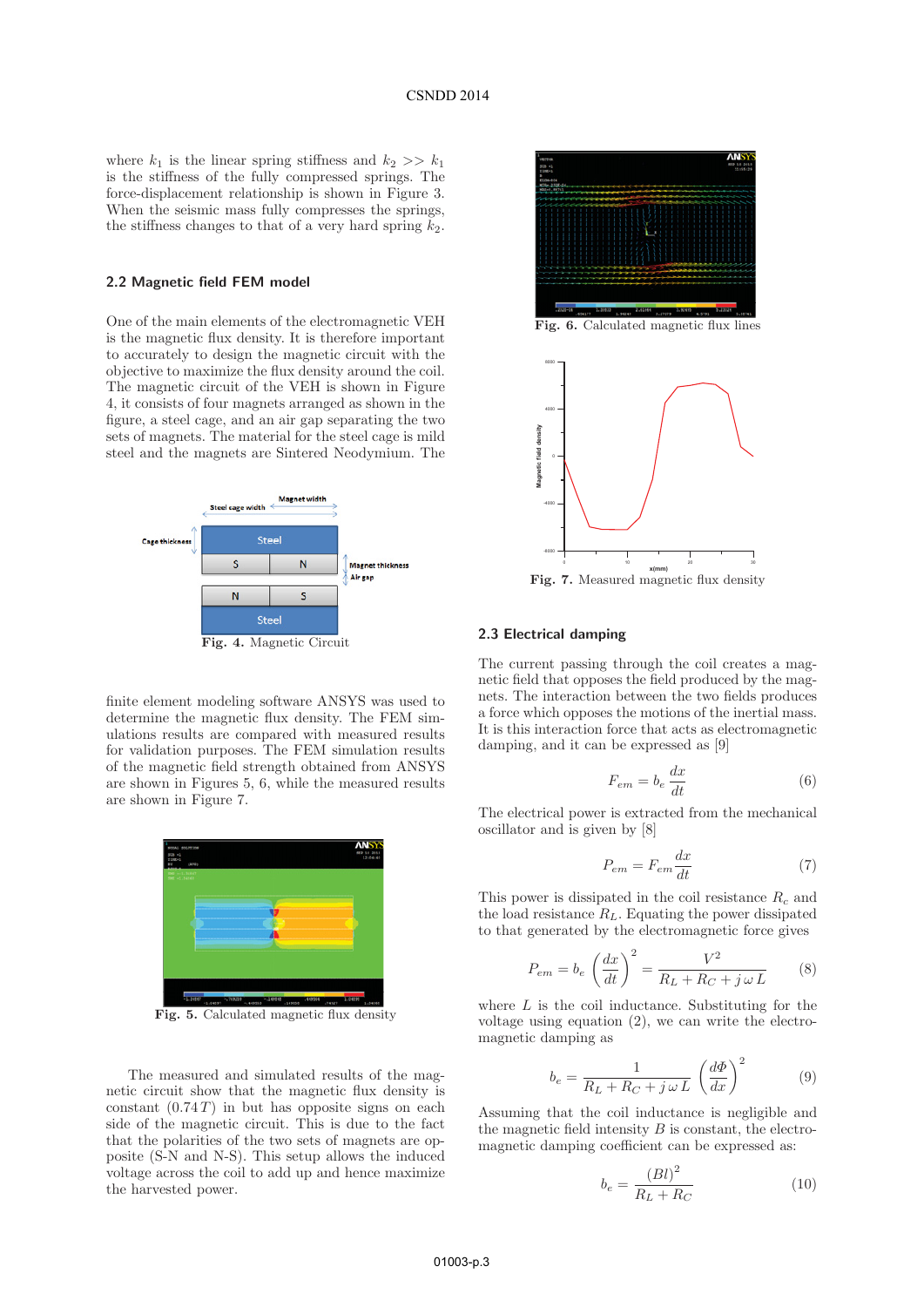where  $l$  is the effective length of the coil. The electrical damping can, therefore, be calculated using Equation (10) and the parameter values given in Table (2).

**Table 2.** Electromagnetic Transducer Parameters

| Parameter                     | Value                |
|-------------------------------|----------------------|
| Magnetic Field $B(T)$         | 0.7                  |
| Effective Coil Length 1 (m)   | 0.75                 |
| Load Resistance $R_L(\Omega)$ | $\infty$ (open-loop) |
| Coil Resistance $R_C(\Omega)$ | 2.4                  |

## **2.4 Mechanical damping**

The frequency-response curve of the open-loop harvester is used to determine the quality factor Q of the VEH, defined as:

$$
Q_m = \frac{f_0}{\Delta f} \tag{11}
$$

where  $f_0$  is the center frequency and  $\Delta f = f_2 - f_1$ , with  $f_1$  and  $f_2$  are the two half-power frequencies. The quality factor for the open-loop harvester  $Q_m$  can then be used to calculate the mechanical damping of the harvester from the following formula;

$$
Q_m = \frac{\sqrt{mk_1}}{b_m} \tag{12}
$$

where  $b_m$  is the mechanical damping coefficient of the open-loop harvester. We can find the mechanical damping using equations (11) and (12) and the values of the systems parameters given in Table (3) as  $b_m = 1.12 \text{ kg/s}$ . The center frequency and half-power bandwidth were found from a frequency-sweep curve of the base acceleration of the VEH at an amplitude of  $A_{\circ} = 0.05$  g shown in Figure 8. The total damping of the VEH is sum of mechanical damping and electromagnetic damping:  $b = b_e + b_m$ .



**Fig. 8.** VEH frequency-response under low excitations

**Table 3.** VEH Parameters

| Parameter                            | Value |
|--------------------------------------|-------|
| Mass $m$ (kg)                        | 0.12  |
| Stiffness $k_1$ $(N/m)$              | 950   |
| Center Frequency $f_0$ ( <i>Hz</i> ) | 21    |

### **3 Results**

In this section we will present the experimental test results of the VEH for different input accelerations. The experimental tests were carried out on the VEH by mounting it on an electromagnetic shaker as shown in Figure 10. A base acceleration was applied as input excitation and the output voltage across the coil terminals with and without load.

#### **3.1 Open-loop transient response**

The output voltage of VEH was measured for different input accelerations and and a fixed frequency. The results were recorded and are shown in Figure 9.



**Fig. 9.** Time-history of the VEH voltage output for three<br>levels of base excitation levels of base excitation

### **3.2 Open-loop frequency response**

The VEH was tested by applying a frequency-sweep of  $\Omega$  in the range  $4 Hz$  and  $25 Hz$  while holding the amplitude of base acceleration constant  $A_0$ . The VEH was tested for the following inputs:  $A_0 = 0.2$  to  $0.4$  g in 0.05 g increments. Figure 11 shows the frequencyresponse curves of the RMS voltage for up- and downsweeps of the different base accelerations.

Test results shown in Figure 11 show that the output voltage of the VEH vary between 100 mV and 180 mV for input accelerations varying between 0.2 g and 0.4 g. We note that the nonlinear center frequencies shift to the right as the input acceleration is increased indicating a type nonlinearity. We also note the existence of sudden jump phenomena and hysteresis in the frequency response curves which indicate the existence of further nonlinearities that could be cubic or possibly quadratic nonlinearities.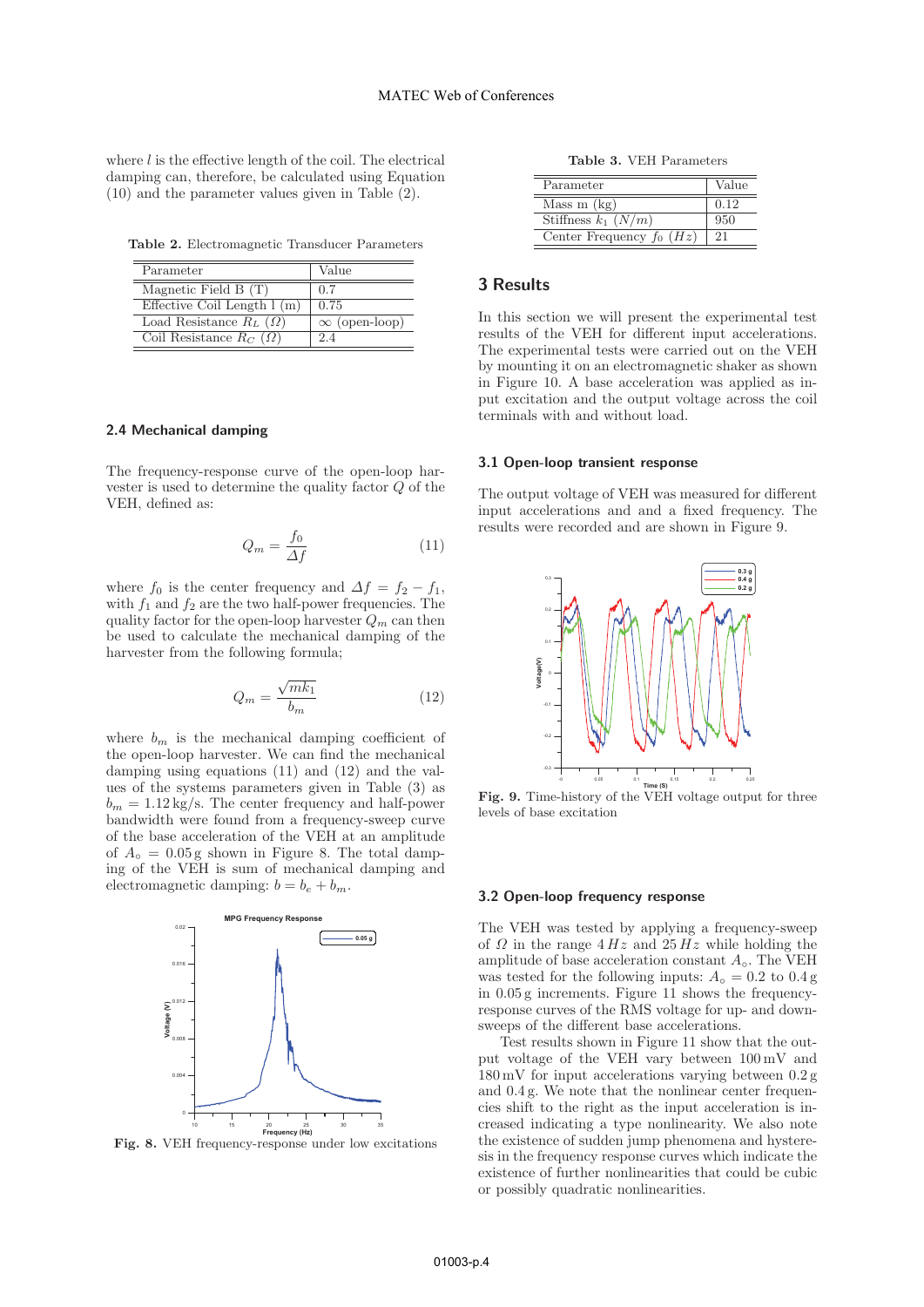

**Fig. 10.** Test Setup



**Fig. 11.** Frequency-response of the VEH open-circuit voltage for base acceleration amplitudes of  $A_0 = 0.2 - 0.4$  g

#### **3.3 Closed-loop VEH frequency response**

The closed-loop test was carried out by connecting a load resistor across the coil terminal and measuring its output voltage. Different loads were used during the test to identify the optimum load and therefore the optimum power that can be generated by the harvester. Test results showed that the optimum load varies for different input acceleration.



different  $R_L = 2.5, 5.5, 11$  and 30  $\Omega$ 

The closed-loop test results shown in Figure 12 indicate similar nonlinear phenomena to those of the open-loop tests. The existence of hysteresis, jump phenomena and the shifting of the center frequencies as the amplitude acceleration is increased. The maximum voltage of the VEH is approximately 9 mV for an input acceleration amplitude 0.4 g.

## **4 Analytical solution**

The averaging method is used to obtain an approximate closed-form solution of the nonlinear differential equation. In this section we will apply the method to find an approximate periodic solution of the VEH equation of motion given by equation (3). First, the equation is nondimensionalized using the nondimensional variables,

$$
\omega_n = \sqrt{\frac{k_1}{m}}, \ \omega_h = \sqrt{\frac{k_2}{m}}, \ \alpha_1 = \frac{x_s}{L}, \ \alpha_2 = \frac{x_c}{L},
$$

$$
A = \frac{A_0}{L \omega_n}, \ \zeta = \frac{b}{2m \omega_n}, \ \gamma = \left(\frac{\omega_h}{\omega_n}\right)^2, \ \Omega = \frac{\omega}{\omega_n}.
$$
 (13)

and is written as,

$$
\ddot{x} = A\cos(\Omega t) - 2\zeta \dot{x} - F(x) \tag{14}
$$

where the nondimensional restoring force is given by:

$$
F(x) = \begin{cases} 0 & -\alpha_1 \le x \le \alpha_1 \\ x - \alpha_1 & \alpha_1 < x \le \alpha_2 \\ -\alpha_1 + \alpha_2 + \gamma(x - \alpha_2) & \alpha_2 < x \le 1 \\ \alpha_1 + x & -\alpha_2 \le x < -\alpha_1 \\ \alpha_1 - \alpha_2 + \gamma(\alpha_2 + x) & -1 \le x < -\alpha_2. \end{cases}
$$
(15)

We assume a solution of the form:

$$
x(t) = a\sin(\Omega t + \beta) \tag{16}
$$

where  $a$  and  $\beta$  are slowly varying amplitude and phase. We also assume that:

$$
\dot{x}(t) = a\Omega \cos(\Omega t + \beta) \tag{17}
$$

subject to the constraint:

$$
\dot{a}\sin\phi + a\dot{\beta}\cos\phi = 0.
$$
 (18)

where we set  $\phi = \Omega t + \beta$ . Using equations (16) and (17) in the equation of motion, equation (3), we obtain the second constraint:

$$
\begin{aligned}\n\dot{a}\cos\phi + 2a\zeta\cos\phi + F(x) &= \\
a(\dot{\beta} + 1)\sin\phi + A\cos(\Omega t).\n\end{aligned} \tag{19}
$$

Solving equations (18) and (19) for  $\dot{a}$  and  $\dot{\beta}$  yields:

$$
\dot{a} = -\left(2a\zeta\cos\phi - a\sin\phi - A\cos(\Omega t)\right) + F(\phi)\right)\cos\phi
$$
\n(20)

$$
a \dot{\beta} = (2a \zeta \cos \phi - a \sin \phi - A \cos(\Omega t) + F(\phi)) \sin \phi
$$
 (21)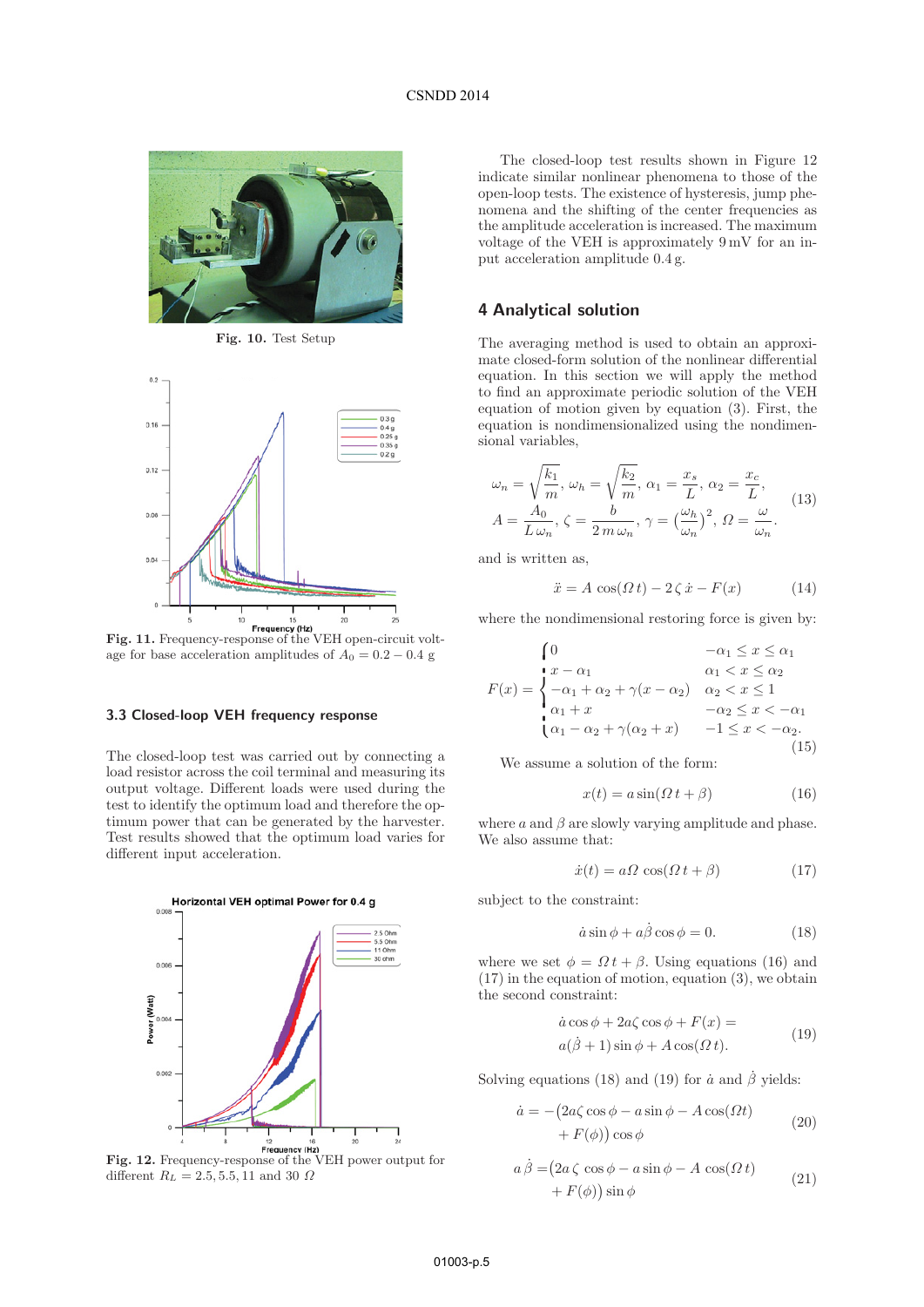Next, we use equation (16) to write the restoring force in terms of the phase angle  $\phi$  as

$$
F(\phi) = \begin{cases} 0 & 0 \le \phi \le \phi_1 \\ a \sin \phi - \alpha_1 & \phi_1 \le \phi \le \phi_2 \\ a\gamma \sin \phi + \alpha_2 (1 - \gamma) - \alpha_1 \phi_2 \le \phi \le \pi - \phi_2 \\ 0 & \pi - \phi_1 \le \phi \le \phi_1 + \pi \\ a \sin \phi + \alpha_1 & \phi_1 + \pi \le \phi \le \phi_2 + \pi \\ a\gamma \sin \phi + \alpha_2 (\gamma - 1) + \alpha_1 \phi_2 + \pi \le \phi \le 2\pi - \phi_2 \\ a \sin \phi + \alpha_1 & 2\pi - \phi_2 \le \phi \le 2\pi - \phi_1 \\ 0 & 2\pi - \phi_1 \le \phi \le 2\pi \end{cases}
$$
(22)

where

$$
\phi_1 = \sin^{-1}\left(\frac{\alpha_1}{a}\right), \quad \phi_2 = \sin^{-1}\left(\frac{\alpha_2}{a}\right)
$$

are the phase angles corresponding the seismic mass contacting the linear spring at  $x = x_s$  and the fully compressed spring  $x = x_c$ , respectively.

We define a detuning parameter describing the difference between the forcing frequency  $\Omega$  and  $\omega_n$  as

$$
\sigma = \Omega - 1
$$

and average equations (20) and (21) over the interval of one period  $(0, 2\pi)$  to obtain the modulation equations

$$
\begin{aligned}\n\dot{a} &= -\frac{1}{2}\zeta a + \frac{A}{2}\cos(\beta - \sigma t) \\
\dot{\beta} &= \frac{1}{2\pi}(-2\alpha_2(\gamma - 1)\sqrt{1 - \frac{\alpha_2^2}{a^2}} \\
&-2\alpha_1\sqrt{1 - \frac{\alpha_1^2}{a^2}} + a(-2(\gamma - 1))\n\end{aligned} \tag{23}
$$
\n
$$
\sin^{-1}(\frac{\alpha_2}{a}) - 2\sin^{-1}(\frac{\alpha_1}{a}) \\
&+ \pi\gamma)) - \frac{1}{2} - \frac{A}{2a}\sin(\beta - \sigma t)
$$

Defining the phase angle  $\psi = \beta - \sigma t$ , we write the modulation equations in autonomous form as

$$
\dot{a} = -\frac{1}{2}\zeta a + A\cos\psi
$$
  
\n
$$
\dot{\psi} = -\sigma + \frac{1}{2\pi}(-2\alpha_2(\gamma - 1)\sqrt{1 - \frac{\alpha_2^2}{a^2}}
$$
  
\n
$$
-2\alpha_1\sqrt{1 - \frac{\alpha_1^2}{a^2}} + a(-2(\gamma - 1))
$$
  
\n
$$
\sin^{-1}(\frac{\alpha_2}{a}) - 2\sin^{-1}(\frac{\alpha_1}{a})
$$
  
\n
$$
+ \pi\gamma)) - \frac{1}{2} - \frac{A}{2a}\sin\psi
$$
\n(24)

The steady-state periodic solutions correspond to the fixed points  $(a_0, \psi_0)$  of the modulation equations. These equations are solved numerically for the fixed points as a function of the detuning parameter  $\sigma$ . Substituting the fixed point at  $\sigma = 0$  in the assumed solution form, equation (16), we obtain the seismic mass response shown in 13.



**Fig. 13.** Displacement of the seismic mass as a function of time obtained numerically (blue) and analytically (red) for base acceleration amplitude of  $A_0 = 0.8$  g

## **5 Conclusion**

In this paper we modeled and analyzed the response of a horizontally-aligned low-frequency vibration energy harvester. The VEH was tested experimentally and analytically and results such as optimum power and frequency bandwidth were presented. Results show that the harvester was capable of harvesting low amplitude and low frequency vibrations.

## **References**

- 1. R.J.M. Vullers, R. van Schaijk, I. Doms, C. Van Hoof, R. and Mertens, "Micropower energy harvesting", Jornal of Solid-State Electronics, Vol. 53, Year 2009, pp. 684-693.
- 2. D. P. Arnold, "Review of Microscale Magnetic Power Generation", "IEEE Transactions on Magnetics 2009" ,Journal of IEEE Transactrions on Magnetics, Vol. 43, 2007, pp. 3940–3951.
- 3. www.ec.gc.ca/gdd-mw/default.asp?lang=En& n=52DF915F-1&offset=1&toc=show
- 4. Mostafa S. Soliman, Eihab Abdel-Rahman, E. El-Saadany, R. R. Mansour, "A wideband vibrationbased energy harvester", Journal of Micromechanics and Microengineering, Vol. 18, 2008, pp 1257-1265.
- 5. C. B. Williams and R. B. Yates, "Analysis of a micro-electric generator for Microsystems", Solid-State Sensors and Actuators, Vol. 1, 1996, pp. 369– 372.
- 6. Z. Hadas, M. Kluge, V. Singule and C. Ondrusek, "Electromagnetic Vibration Power Generator", IEEE 2007.
- 7. P. D. Mitcheson, E. M. Yeatman, "Architectures for Vibration-Driven Micropower generators", Journal of Microelectromechanical Systems, Vol. 13, 2004.
- 8. S. P. Beepy and T. O'Donnell, Chapter 5, pp. 130– 132, in "Energy Harvesting Technology", Eds. S Priya and Daniel J. Inman, Springer, 2009.
- 9. M. A. E. Mahmoud, E. M. Abdel-Rahman, R. R. Mansour, and E. F. El-Saadany, "Springless Vibration Energy Harvesters", ASME IDETC 2010, Montreal, Canada, August 2010, DETC2010-29046.